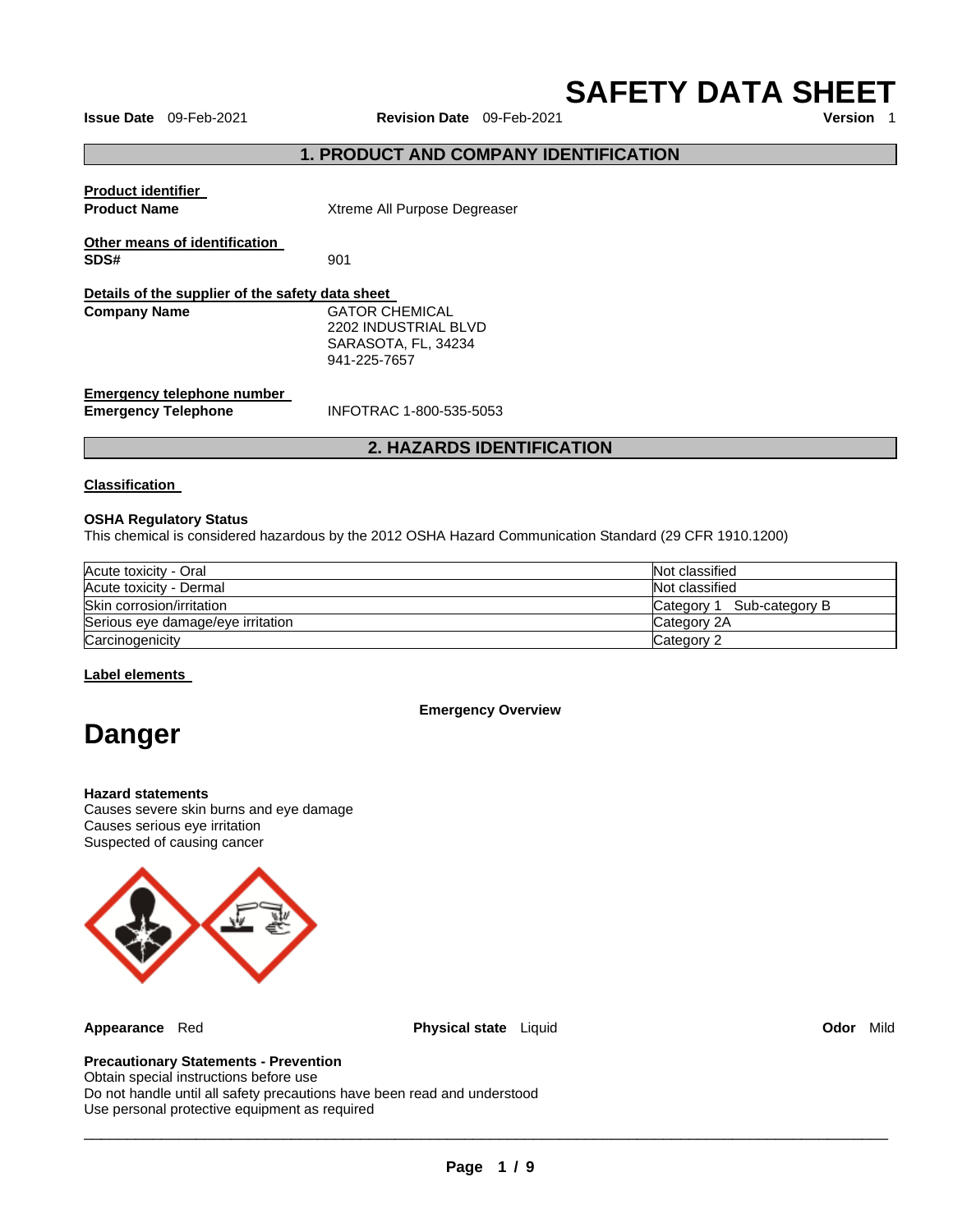Do not breathe dust/fume/gas/mist/vapors/spray Wash face, hands and any exposed skin thoroughly after handling

#### **Precautionary Statements - Response**

IF exposed or concerned: Get medical advice/attention IF IN EYES: Rinse cautiously with water for several minutes. Remove contact lenses, if present and easy to do. Continue rinsing Immediately call a POISON CENTER or doctor/physician IF ON SKIN (or hair): Remove/Take off immediately all contaminated clothing. Rinse skin with water/shower Wash contaminated clothing before reuse IF INHALED: Remove victim to fresh air and keep at rest in a position comfortable for breathing Immediately call a POISON CENTER or doctor/physician IF SWALLOWED: Rinse mouth. DO NOT induce vomiting

\_\_\_\_\_\_\_\_\_\_\_\_\_\_\_\_\_\_\_\_\_\_\_\_\_\_\_\_\_\_\_\_\_\_\_\_\_\_\_\_\_\_\_\_\_\_\_\_\_\_\_\_\_\_\_\_\_\_\_\_\_\_\_\_\_\_\_\_\_\_\_\_\_\_\_\_\_\_\_\_\_\_\_\_\_\_\_\_\_\_\_\_\_

### **Precautionary Statements - Storage**

Store locked up

#### **Precautionary Statements - Disposal**

Dispose of contents/container to an approved waste disposal plant

## **Hazards not otherwise classified (HNOC)**

**Other Information** 

• Harmful to aquatic life<br>Unknown Acute Toxicity

0.09234116% of the mixture consists of ingredient(s) of unknown toxicity

# **3. COMPOSITION/INFORMATION ON INGREDIENTS**

| <b>Chemical Name</b>                 | <b>CAS No.</b> | Weight-% | <b>Trade Secret</b> |
|--------------------------------------|----------------|----------|---------------------|
| Potassium Hydroxide                  | 1310-58-3      | 1-5      |                     |
| Monoethanolamine                     | 141-43-5       | $1 - 5$  |                     |
| Cocamide DEA                         | 68603-42-9     | $1 - 5$  |                     |
| Sodium Dodecyl benzene sulfonic Acid | 25155-30-0     | 1-5      |                     |

\*The exact percentage (concentration) of composition has been withheld as a trade secret.

# **4. FIRST AID MEASURES**

#### **First aid measures**

| <b>General advice</b>              | Immediate medical attention is required.                                                                                                                                                                                                                                                                    |
|------------------------------------|-------------------------------------------------------------------------------------------------------------------------------------------------------------------------------------------------------------------------------------------------------------------------------------------------------------|
| <b>Skin Contact</b>                | Immediate medical attention is required. Wash off immediately with soap and plenty of<br>water while removing all contaminated clothes and shoes.                                                                                                                                                           |
| Eye contact                        | Immediate medical attention is required. Rinse immediately with plenty of water, also under<br>the eyelids, for at least 15 minutes. Keep eye wide open while rinsing. Do not rub affected<br>area.                                                                                                         |
| <b>Inhalation</b>                  | Remove to fresh air. Call a physician or poison control center immediately. If not breathing,<br>give artificial respiration. If breathing is difficult, give oxygen.                                                                                                                                       |
| Ingestion                          | Immediate medical attention is required. Do NOT induce vomiting. Drink plenty of water.<br>Never give anything by mouth to an unconscious person. Remove from exposure, lie down.<br>Clean mouth with water and drink afterwards plenty of water. Call a physician or poison<br>control center immediately. |
| Self-protection of the first aider | Use personal protective equipment as required. Avoid contact with skin, eyes or clothing.                                                                                                                                                                                                                   |

# **Most important symptoms and effects, both acute and delayed**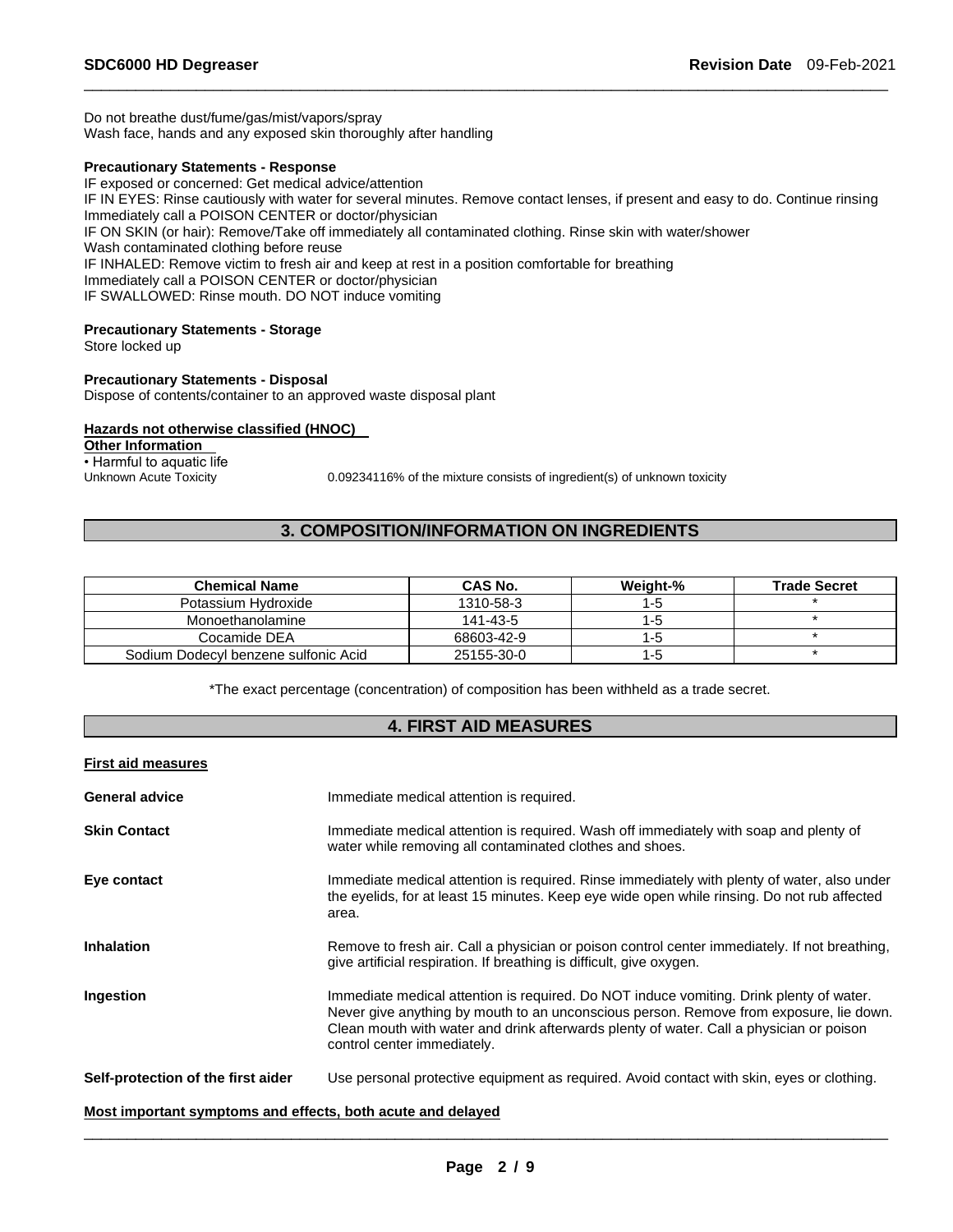| <b>Symptoms</b>    | Any additional important symptoms and effects are described in Section 11: Toxicology<br>Information.                                                                                                                                                                                                                                                                     |  |
|--------------------|---------------------------------------------------------------------------------------------------------------------------------------------------------------------------------------------------------------------------------------------------------------------------------------------------------------------------------------------------------------------------|--|
|                    | Indication of any immediate medical attention and special treatment needed                                                                                                                                                                                                                                                                                                |  |
| Note to physicians | Product is a corrosive material. Use of gastric lavage or emesis is contraindicated.<br>Possible perforation of stomach or esophagus should be investigated. Do not give<br>chemical antidotes. Asphyxia from glottal edema may occur. Marked decrease in blood<br>pressure may occur with moist rales, frothy sputum, and high pulse pressure. Treat<br>symptomatically. |  |

# **5. FIRE-FIGHTING MEASURES**

#### **Suitable extinguishing media**

Use extinguishing measures that are appropriate to local circumstances and the surrounding environment.

**Unsuitable extinguishing media** Caution: Use of water spray when fighting fire may be inefficient.

### **Specific hazards arising from the chemical**

The product causes burns of eyes, skin and mucous membranes. Thermal decomposition can lead to release of irritating and toxic gases and vapors. In the event of fire and/or explosion do not breathe fumes.

#### **Explosion data Sensitivity to Mechanical Impact** None. **Sensitivity to Static Discharge None.**

#### **Protective equipment and precautions for firefighters**

As in any fire, wear self-contained breathing apparatus pressure-demand, MSHA/NIOSH (approved or equivalent) and full protective gear.

# **6. ACCIDENTAL RELEASE MEASURES**

#### **Personal precautions, protective equipment and emergency procedures**

| <b>Personal precautions</b>                          | Evacuate personnel to safe areas. Use personal protective equipment as required. Avoid<br>contact with skin, eyes or clothing. Keep people away from and upwind of spill/leak.                                                                                                                              |
|------------------------------------------------------|-------------------------------------------------------------------------------------------------------------------------------------------------------------------------------------------------------------------------------------------------------------------------------------------------------------|
| <b>Environmental precautions</b>                     |                                                                                                                                                                                                                                                                                                             |
| <b>Environmental precautions</b>                     | Do not allow into any sewer, on the ground or into any body of water. Should not be<br>released into the environment. Prevent further leakage or spillage if safe to do so. Prevent<br>product from entering drains.                                                                                        |
| Methods and material for containment and cleaning up |                                                                                                                                                                                                                                                                                                             |
| <b>Methods for containment</b>                       | Prevent further leakage or spillage if safe to do so.                                                                                                                                                                                                                                                       |
| Methods for cleaning up                              | Dike far ahead of liquid spill for later disposal. Soak up with inert absorbent material. Take<br>up mechanically, placing in appropriate containers for disposal. Clean contaminated surface<br>thoroughly. Prevent product from entering drains. Dam up. After cleaning, flush away traces<br>with water. |

# **7. HANDLING AND STORAGE**

#### **Precautions for safe handling**

**Advice on safe handling** Use personal protective equipment as required. Avoid contact with skin, eyes or clothing. Ensure adequate ventilation, especially in confined areas. In case of insufficient ventilation,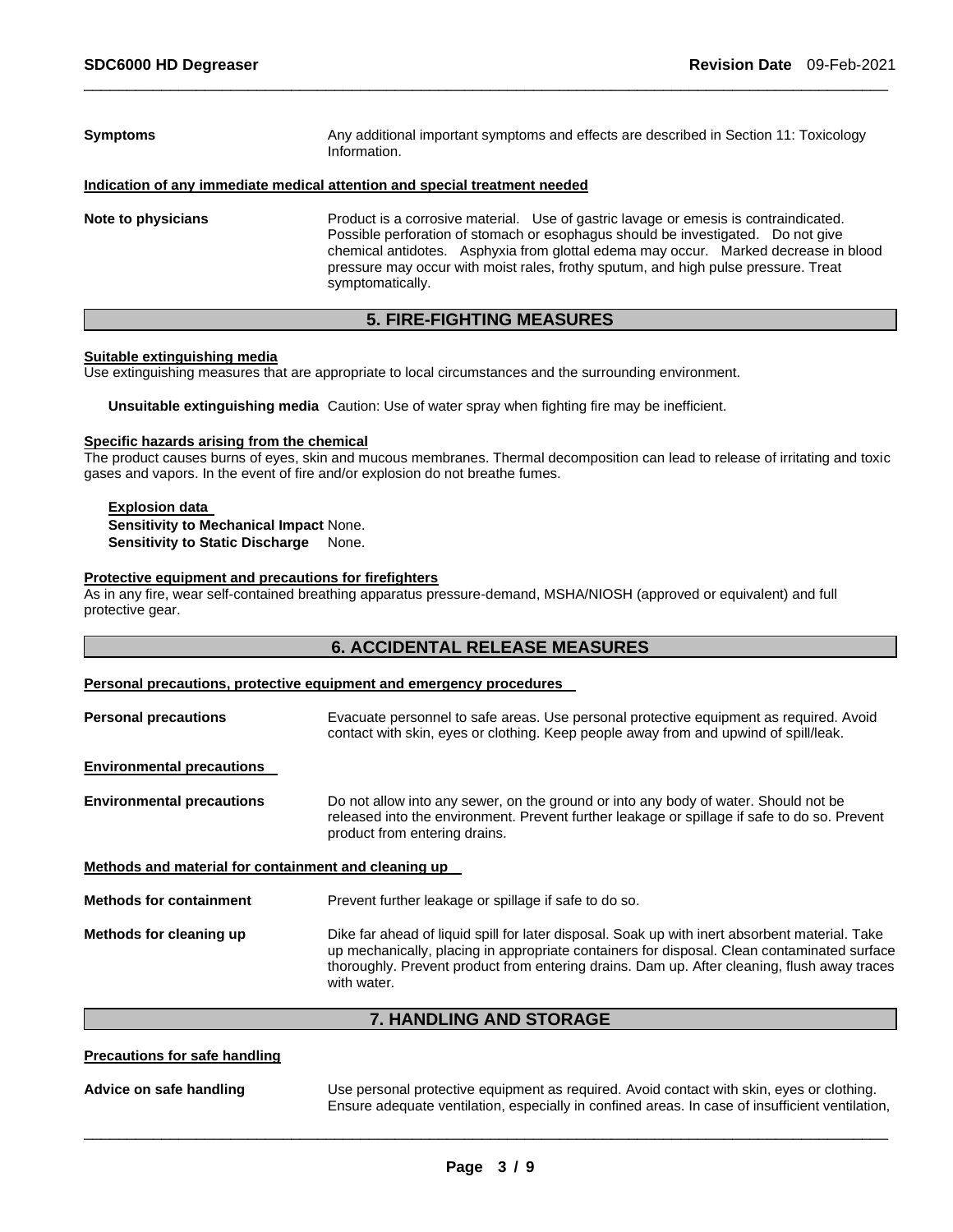wear suitable respiratory equipment. Use only with adequate ventilation and in closed systems.

#### **Conditions for safe storage, including any incompatibilities**

| <b>Storage Conditions</b> | Keep container tightly closed in a dry and well-ventilated place. Keep out of the reach of<br>children. Keep containers tightly closed in a dry, cool and well-ventilated place. Keep in<br>properly labeled containers. |
|---------------------------|--------------------------------------------------------------------------------------------------------------------------------------------------------------------------------------------------------------------------|
| Incompatible materials    | Incompatible with strong acids and bases. Incompatible with oxidizing agents.                                                                                                                                            |

\_\_\_\_\_\_\_\_\_\_\_\_\_\_\_\_\_\_\_\_\_\_\_\_\_\_\_\_\_\_\_\_\_\_\_\_\_\_\_\_\_\_\_\_\_\_\_\_\_\_\_\_\_\_\_\_\_\_\_\_\_\_\_\_\_\_\_\_\_\_\_\_\_\_\_\_\_\_\_\_\_\_\_\_\_\_\_\_\_\_\_\_\_

# **8. EXPOSURE CONTROLS/PERSONAL PROTECTION**

#### **Control parameters**

| <b>Exposure Guidelines</b>       | Exposure guidelines noted for ingredient(s).                      |                                                                                                                                                              |                                                                                                   |
|----------------------------------|-------------------------------------------------------------------|--------------------------------------------------------------------------------------------------------------------------------------------------------------|---------------------------------------------------------------------------------------------------|
| <b>Chemical Name</b>             | <b>ACGIH TLV</b>                                                  | <b>OSHA PEL</b>                                                                                                                                              | <b>NIOSH IDLH</b>                                                                                 |
| Potassium Hydroxide<br>1310-58-3 | Ceiling: $2 \text{ mg/m}^3$                                       | (vacated) Ceiling: $2 \text{ mg/m}^3$                                                                                                                        | Ceiling: $2 \text{ mg/m}^3$                                                                       |
| Monoethanolamine<br>141-43-5     | STEL: 6 ppm<br>TWA: 3 ppm                                         | TWA: 3 ppm<br>TWA: 6 mg/m <sup>3</sup><br>(vacated) TWA: 3 ppm<br>(vacated) TWA: 8 mg/m <sup>3</sup><br>(vacated) STEL: 6 ppm<br>(vacated) STEL: 15 mg/m $3$ | IDLH: 30 ppm<br>TWA: 3 ppm<br>TWA: $8 \text{ mg/m}^3$<br>STEL: 6 ppm<br>STEL: $15 \text{ mg/m}^3$ |
| Diethanolamine<br>111-42-2       | TWA: 1 mg/m <sup>3</sup> inhalable fraction<br>and vapor<br>$S^*$ | (vacated) TWA: 3 ppm<br>(vacated) TWA: 15 mg/m $3$                                                                                                           | TWA: 3 ppm<br>TWA: $15 \text{ mg/m}^3$                                                            |

*NIOSH IDLH Immediately Dangerous to Life or Health* 

**Other Information** Vacated limits revoked by the Court of Appeals decision in AFL-CIO v. OSHA, 965 F.2d 962 (11th Cir., 1992).

#### **Appropriate engineering controls**

**Engineering Controls** Showers, Eyewash stations & Ventilation systems.

### **Individual protection measures, such as personal protective equipment**

| <b>Eye/face protection</b>    | Wear safety glasses with side shields (or goggles). Wear a face shield if splashing hazard<br>exists.                                                                                                                                                                                                                                                                                                       |
|-------------------------------|-------------------------------------------------------------------------------------------------------------------------------------------------------------------------------------------------------------------------------------------------------------------------------------------------------------------------------------------------------------------------------------------------------------|
| Skin and body protection      | Wear impervious protective clothing, including boots, gloves, lab coat, apron or coveralls,<br>as appropriate, to prevent skin contact.                                                                                                                                                                                                                                                                     |
| <b>Respiratory protection</b> | If exposure limits are exceeded or irritation is experienced, NIOSH/MSHA approved<br>respiratory protection should be worn. Positive-pressure supplied air respirators may be<br>required for high airborne contaminant concentrations. Respiratory protection must be<br>provided in accordance with current local regulations.                                                                            |
| <b>General Hygiene</b>        | Avoid contact with skin, eyes or clothing. Wear suitable gloves and eye/face protection.<br>Take off all contaminated clothing and wash it before reuse. Contaminated work clothing<br>should not be allowed out of the workplace. When using do not eat, drink or smoke. Keep<br>away from food, drink and animal feeding stuffs. Regular cleaning of equipment, work area<br>and clothing is recommended. |

# **9. PHYSICAL AND CHEMICAL PROPERTIES**

#### **Information on basic physical and chemical properties**

**Physical state** Liquid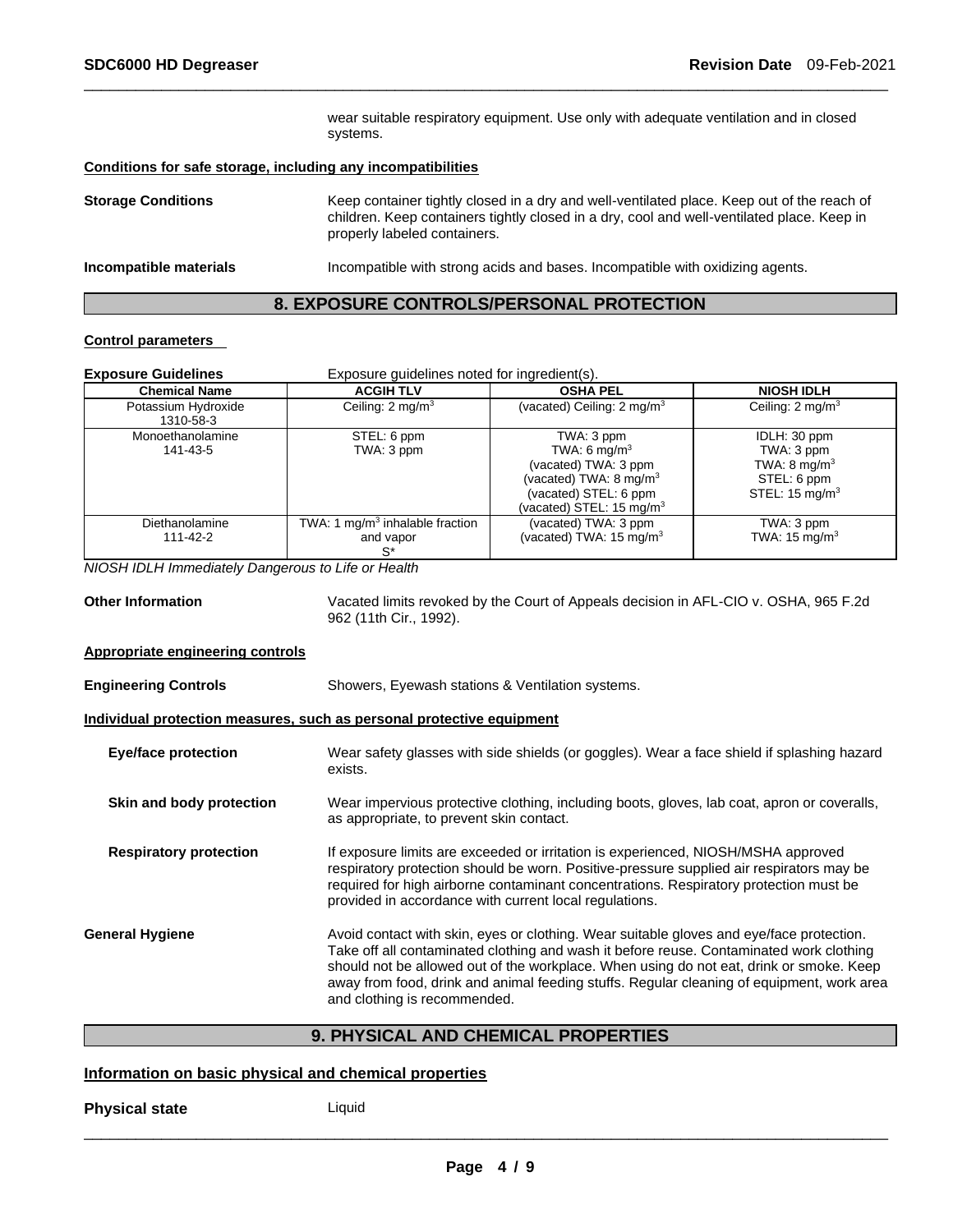| Appearance                          | Clear                               |                            |
|-------------------------------------|-------------------------------------|----------------------------|
| Color                               | Red                                 |                            |
| Odor                                | Mild                                |                            |
| <b>Odor threshold</b>               | No Information available            |                            |
| <b>Property</b>                     | Values                              | <b>Remarks</b><br>• Method |
| рH                                  | $13.0 - 14.0$                       |                            |
| <b>Specific Gravity</b>             | 1.03                                |                            |
| <b>Viscosity</b>                    | No Information available            |                            |
| <b>Melting point/freezing point</b> | No Information available            |                            |
| <b>Flash point</b>                  | Above 200°F                         |                            |
| Boiling point / boiling range       | $>= 100 °C / 212 °F (at 760 mm Hg)$ |                            |
| <b>Evaporation rate</b>             | No Information available            |                            |
| Flammability (solid, gas)           | No data available                   |                            |
| <b>Flammability Limits in Air</b>   |                                     |                            |
| <b>Upper flammability limit:</b>    | No Information available            |                            |
| Lower flammability limit:           | No Information available            |                            |
| Vapor pressure                      | No Information available            |                            |
| <b>Vapor density</b>                | No Information available            |                            |
| <b>Water solubility</b>             | Complete                            |                            |
| <b>Partition coefficient</b>        | No Information available            |                            |
| <b>Autoignition temperature</b>     | No Information available            |                            |
| <b>Decomposition temperature</b>    | No Information available            |                            |
| <b>Other Information</b>            |                                     |                            |

#### **Other Information**

| <b>Density Lbs/Gal</b> | 8.60    |
|------------------------|---------|
| <b>VOC Content (%)</b> | 1.60206 |

# **10. STABILITY AND REACTIVITY**

\_\_\_\_\_\_\_\_\_\_\_\_\_\_\_\_\_\_\_\_\_\_\_\_\_\_\_\_\_\_\_\_\_\_\_\_\_\_\_\_\_\_\_\_\_\_\_\_\_\_\_\_\_\_\_\_\_\_\_\_\_\_\_\_\_\_\_\_\_\_\_\_\_\_\_\_\_\_\_\_\_\_\_\_\_\_\_\_\_\_\_\_\_

# **Reactivity**

No data available

**Chemical stability** Stable under recommended storage conditions. **Possibility of Hazardous Reactions** None under normal processing. **Conditions to avoid** Exposure to air or moisture over prolonged periods. **Incompatible materials** Incompatible with strong acids and bases. Incompatible with oxidizing agents. **Hazardous Decomposition Products** Thermal decomposition can lead to release of irritating and toxic gases and vapors.

# **11. TOXICOLOGICAL INFORMATION**

#### **Information on likely routes of exposure**

#### **Product Information**

| <b>Inhalation</b>   | No data available. Avoid breathing vapors or mists.                                          |
|---------------------|----------------------------------------------------------------------------------------------|
| Eve contact         | Avoid contact with eyes. Causes severe eye damage.                                           |
| <b>Skin Contact</b> | Avoid contact with skin. Corrosive. Contact with skin may cause severe irritation and burns. |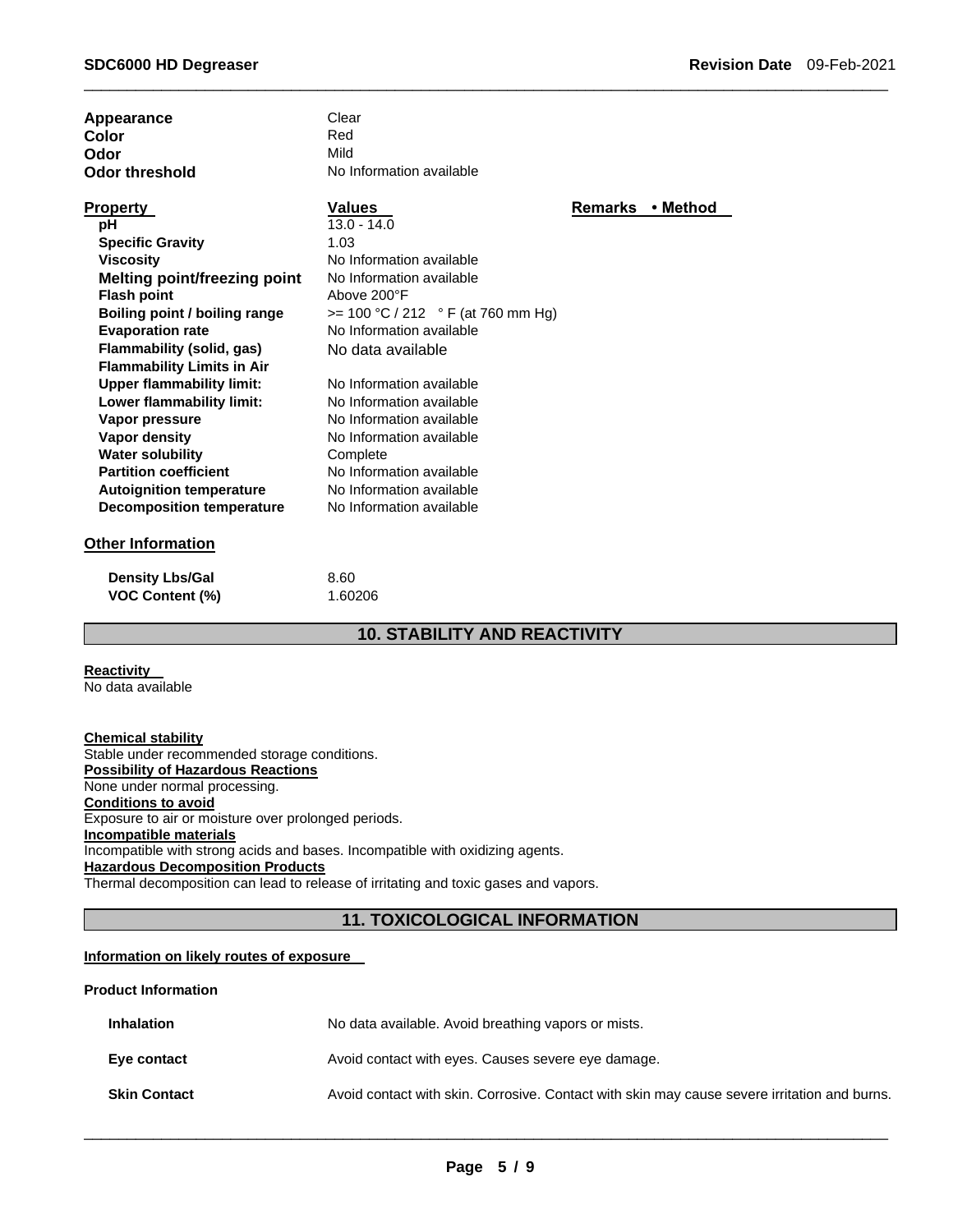| <b>Chemical Name</b>                                                                       | Oral LD50                                                                          |                                        | Dermal LD50                                             | <b>Inhalation LC50</b>                                                                                                                                                                                                                                                  |
|--------------------------------------------------------------------------------------------|------------------------------------------------------------------------------------|----------------------------------------|---------------------------------------------------------|-------------------------------------------------------------------------------------------------------------------------------------------------------------------------------------------------------------------------------------------------------------------------|
| Potassium Hydroxide<br>1310-58-3                                                           | $= 284$ mg/kg (Rat)                                                                |                                        |                                                         |                                                                                                                                                                                                                                                                         |
| Monoethanolamine<br>141-43-5                                                               | $= 1720$ mg/kg (Rat)                                                               |                                        | $= 1000$ mg/kg (Rabbit) = 1 mL/kg<br>(Rabbit)           |                                                                                                                                                                                                                                                                         |
| Cocamide DEA<br>68603-42-9                                                                 | $= 12400 \mu L/kg$ (Rat)                                                           |                                        |                                                         |                                                                                                                                                                                                                                                                         |
| Sodium Dodecyl benzene sulfonic<br>Acid<br>25155-30-0                                      | = 500 mg/kg<br>Rat)                                                                | $(Rat) = 438$ mg/kg                    |                                                         |                                                                                                                                                                                                                                                                         |
| Information on toxicological effects                                                       |                                                                                    |                                        |                                                         |                                                                                                                                                                                                                                                                         |
| <b>Symptoms</b>                                                                            | No Information available.                                                          |                                        |                                                         |                                                                                                                                                                                                                                                                         |
| Delayed and immediate effects as well as chronic effects from short and long-term exposure |                                                                                    |                                        |                                                         |                                                                                                                                                                                                                                                                         |
| <b>Sensitization</b>                                                                       | No Information available.                                                          |                                        |                                                         |                                                                                                                                                                                                                                                                         |
| <b>Germ cell mutagenicity</b>                                                              | No Information available.                                                          |                                        |                                                         |                                                                                                                                                                                                                                                                         |
| Carcinogenicity                                                                            |                                                                                    |                                        |                                                         | The table below indicates whether each agency has listed any ingredient as a carcinogen.                                                                                                                                                                                |
| <b>Chemical Name</b>                                                                       | <b>ACGIH</b>                                                                       | <b>IARC</b>                            | <b>NTP</b>                                              | <b>OSHA</b>                                                                                                                                                                                                                                                             |
| Cocamide DEA<br>68603-42-9                                                                 |                                                                                    | Group 2B                               |                                                         | X                                                                                                                                                                                                                                                                       |
| Group 2B - Possibly Carcinogenic to Humans                                                 | <b>IARC</b> (International Agency for Research on Cancer)                          |                                        |                                                         |                                                                                                                                                                                                                                                                         |
|                                                                                            | OSHA (Occupational Safety and Health Administration of the US Department of Labor) |                                        |                                                         |                                                                                                                                                                                                                                                                         |
| $X$ - Present                                                                              | No Information available.                                                          |                                        |                                                         |                                                                                                                                                                                                                                                                         |
| <b>Reproductive toxicity</b>                                                               | No Information available.                                                          |                                        |                                                         |                                                                                                                                                                                                                                                                         |
| <b>STOT - single exposure</b><br><b>STOT - repeated exposure</b>                           | No Information available.                                                          |                                        |                                                         |                                                                                                                                                                                                                                                                         |
| <b>Chronic toxicity</b>                                                                    |                                                                                    | Possible risk of irreversible effects. |                                                         | Chronic exposure to corrosive fumes/gases may cause erosion of the teeth followed by jaw<br>necrosis. Bronchial irritation with chronic cough and frequent attacks of pneumonia are<br>common. Gastrointestinal disturbances may also be seen. Avoid repeated exposure. |
| <b>Target organ effects</b>                                                                |                                                                                    |                                        | Central nervous system, EYES, Respiratory system, Skin. |                                                                                                                                                                                                                                                                         |
| <b>Aspiration hazard</b>                                                                   | No Information available.                                                          |                                        |                                                         |                                                                                                                                                                                                                                                                         |
| Numerical measures of toxicity - Product Information                                       |                                                                                    |                                        |                                                         |                                                                                                                                                                                                                                                                         |

Ingestion **Ingestion** No data available. Not an expected route of exposure. Do not taste or swallow.

# **The following values are calculated based on chapter 3.1 of the GHS document.**

| ATEmix (oral)                        | 9,557.00 mg/kg  |
|--------------------------------------|-----------------|
| <b>ATEmix (dermal)</b>               | 57,507.00 mg/kg |
| <b>ATEmix (inhalation-dust/mist)</b> | 96.00 ma/l      |

# **12. ECOLOGICAL INFORMATION**

### **Ecotoxicity**

0.14274% of the mixture consists of components(s) of unknown hazards to the aquatic environment

| <b>Chemical Name</b>              | Algae/aguatic plants              | Fish                               | <b>Crustacea</b>            |
|-----------------------------------|-----------------------------------|------------------------------------|-----------------------------|
| Potassium Hydroxide               |                                   | 80: 96 h Gambusia affinis mg/L     |                             |
| 1310-58-3                         |                                   | LC50 static                        |                             |
| 1-(2-Butoxy-1-propoxy)-2-propanol |                                   | 841: 96 h Poecilia reticulata mg/L |                             |
| 29911-28-2                        |                                   | LC50 static                        |                             |
| Monoethanolamine                  | 115: 72 h Desmodesmus subspicatus | 300 - 1000: 96 h Lepomis           | 65: 48 h Daphnia magna mg/L |
| 141-43-5                          | mg/L EC50                         | macrochirus mg/L LC50 static 200:  | EC50                        |
|                                   |                                   | 96 h Oncorhynchus mykiss mg/L      |                             |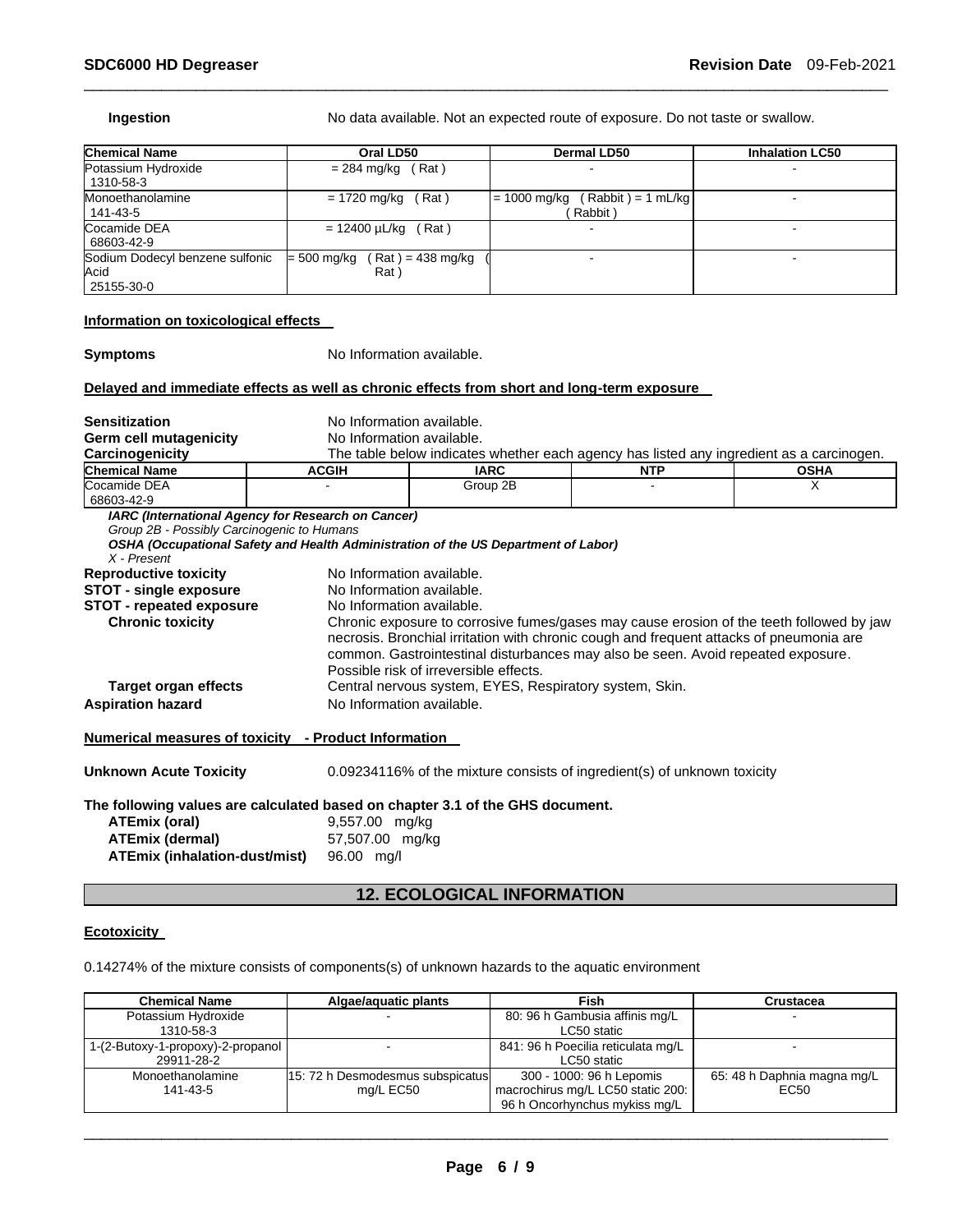|                                 |                                     | LC50 flow-through 114 - 196: 96 h  |                               |
|---------------------------------|-------------------------------------|------------------------------------|-------------------------------|
|                                 |                                     | Oncorhynchus mykiss mg/L LC50      |                               |
|                                 |                                     | static 227: 96 h Pimephales        |                               |
|                                 |                                     | promelas mg/L LC50 flow-through    |                               |
|                                 |                                     | 3684: 96 h Brachydanio rerio mg/L  |                               |
|                                 |                                     | LC50 static                        |                               |
| Cocamide DEA                    |                                     | 3.6: 96 h Brachydanio rerio mg/L   | 4.2: 24 h Daphnia magna mg/L  |
| 68603-42-9                      |                                     | LC50 semi-static                   | EC50                          |
| Sodium Dodecyl benzene sulfonic |                                     | 10.8: 96 h Oncorhynchus mykiss     |                               |
| Acid                            |                                     | mg/L LC50 static                   |                               |
| 25155-30-0                      |                                     |                                    |                               |
| Sodium Silicate                 |                                     | 3185: 96 h Brachydanio rerio mg/L  | 216: 96 h Daphnia magna mg/L  |
| 1344-09-8                       |                                     | LC50 semi-static 301 - 478: 96 h   | EC50                          |
|                                 |                                     | Lepomis macrochirus mg/L LC50      |                               |
| Diethanolamine                  | 7.8: 72 h Desmodesmus               | 4460 - 4980: 96 h Pimephales       | 55: 48 h Daphnia magna mg/L   |
| 111-42-2                        | subspicatus mg/L EC50 2.1 - 2.3: 96 | promelas mg/L LC50 flow-through    | EC <sub>50</sub>              |
|                                 | h Pseudokirchneriella subcapitata   | 600 - 1000: 96 h Lepomis           |                               |
|                                 | mg/L EC50                           | macrochirus mg/L LC50 static 1200  |                               |
|                                 |                                     | - 1580: 96 h Pimephales promelas   |                               |
|                                 |                                     | mg/L LC50 static                   |                               |
| Sodium Sulfate                  |                                     | 13500: 96 h Lepomis macrochirus    | 630: 96 h Daphnia magna mg/L  |
| 7757-82-6                       |                                     | mg/L LC50 13500 - 14500: 96 h      | EC50 2564: 48 h Daphnia magna |
|                                 |                                     | Pimephales promelas mg/L LC50      | mg/L EC50                     |
|                                 |                                     | 3040 - 4380: 96 h Lepomis          |                               |
|                                 |                                     | macrochirus mg/L LC50 static 6800: |                               |
|                                 |                                     | 96 h Pimephales promelas mg/L      |                               |
|                                 |                                     | LC50 static                        |                               |

#### **Persistence and degradability**

No Information available.

#### **Bioaccumulation**

No Information available.

| <b>Chemical Name</b>             | <b>Partition coefficient</b> |
|----------------------------------|------------------------------|
| Potassium Hydroxide<br>1310-58-3 | 0.65<br>0.83                 |
| Monoethanolamine<br>141-43-5     | $-1.91$                      |

**Other adverse effects** No Information available

# **13. DISPOSAL CONSIDERATIONS**

#### **Waste treatment methods**

**Disposal of wastes** Disposal should be in accordance with applicable regional, national and local laws and regulations.

**Contaminated packaging by Do not reuse container.** 

This product contains one or more substances that are listed with the State of California as a hazardous waste.

| <b>Chemical Name</b> | California Hazardous Waste Status |  |
|----------------------|-----------------------------------|--|
| Potassium Hvdroxide  | Toxic                             |  |
| 1310-58-3            | Corrosive                         |  |
|                      |                                   |  |

# **14. TRANSPORT INFORMATION**

The basic description below is specific to the container size. This information is provided for at a glance DOT information. Please refer to the container and/or shipping papers for the appropriate shipping description before tendering this material for shipment. For additional information, please contact the distributor listed in section 1 of this SDS.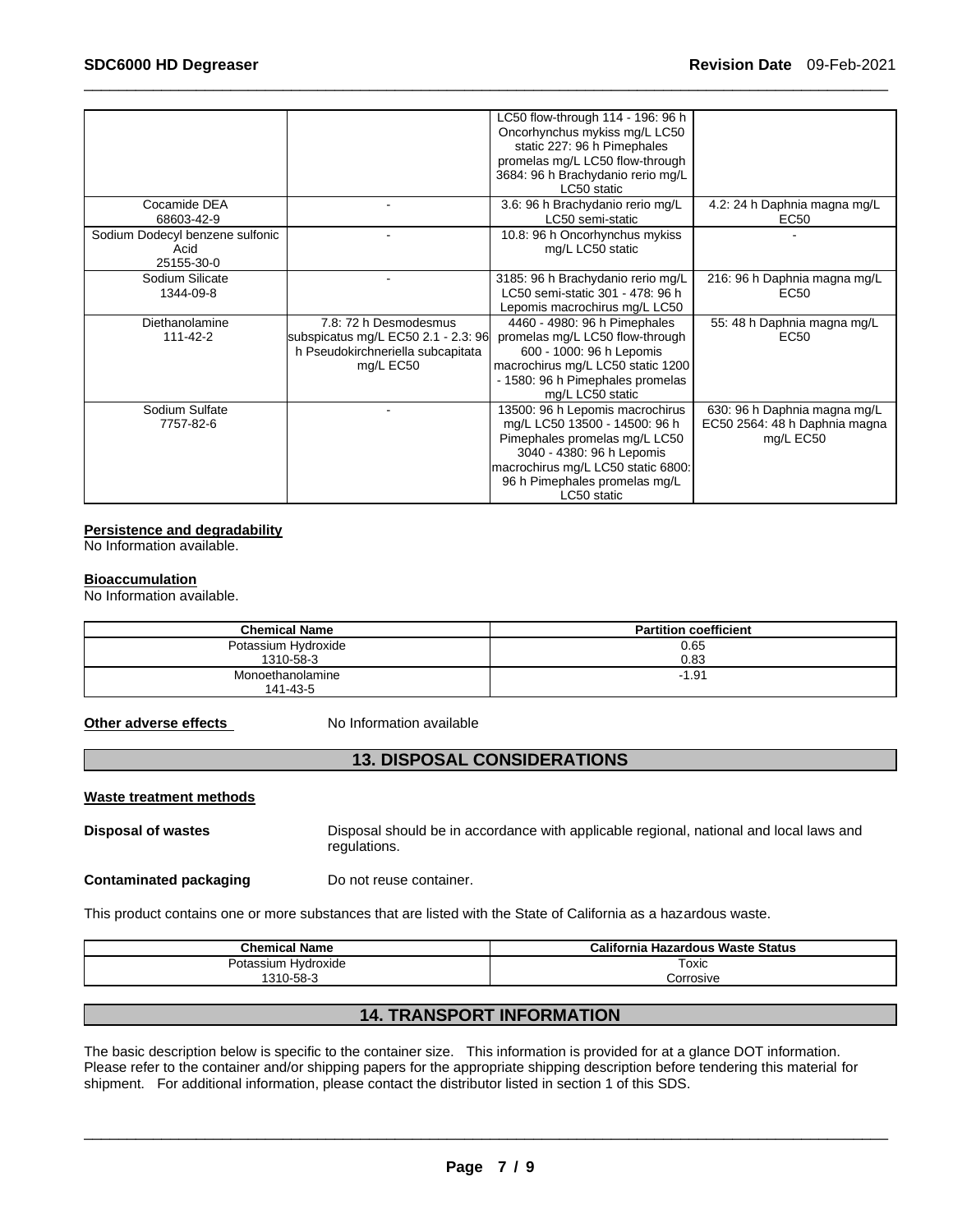**DOT Please see current shipping paper for most up to date shipping information, including** exemptions and special circumstances.

# **15. REGULATORY INFORMATION**

\_\_\_\_\_\_\_\_\_\_\_\_\_\_\_\_\_\_\_\_\_\_\_\_\_\_\_\_\_\_\_\_\_\_\_\_\_\_\_\_\_\_\_\_\_\_\_\_\_\_\_\_\_\_\_\_\_\_\_\_\_\_\_\_\_\_\_\_\_\_\_\_\_\_\_\_\_\_\_\_\_\_\_\_\_\_\_\_\_\_\_\_\_

| International Inventories |          |
|---------------------------|----------|
| <b>TSCA</b>               | Complies |
| <b>DSL/NDSL</b>           | Complies |

#### **Legend:**

**TSCA** - United States Toxic Substances Control Act Section 8(b) Inventory **DSL/NDSL** - Canadian Domestic Substances List/Non-Domestic Substances List

#### **US Federal Regulations**

#### **SARA 313**

Section 313 of Title III of the Superfund Amendments and Reauthorization Act of 1986 (SARA). This product does not contain any chemicals which are subject to the reporting requirements of the Act and Title 40 of the Code of Federal Regulations, Part 372

#### **SARA 311/312 Hazard Categories**

| Acute health hazard               | Yes. |
|-----------------------------------|------|
| <b>Chronic Health Hazard</b>      | Yes  |
| Fire hazard                       | N٥   |
| Sudden release of pressure hazard | N٥   |
| <b>Reactive Hazard</b>            | N٥   |

#### **CWA (Clean Water Act)**

This product contains the following substances which are regulated pollutants pursuant to the Clean Water Act (40 CFR 122.21 and 40 CFR 122.42)

| <b>Chemical Name</b>                                  | <b>CWA - Reportable</b><br>Quantities | <b>CWA - Toxic Pollutants</b> | <b>CWA - Priority Pollutants</b> | <b>CWA - Hazardous</b><br><b>Substances</b> |
|-------------------------------------------------------|---------------------------------------|-------------------------------|----------------------------------|---------------------------------------------|
| Potassium Hydroxide<br>1310-58-3                      | 1000 lb                               |                               |                                  |                                             |
| Sodium Dodecyl benzene<br>sulfonic Acid<br>25155-30-0 | 1000 lb                               | -                             |                                  |                                             |

#### **CERCLA**

This material, as supplied, contains one or more substances regulated as a hazardous substance under the Comprehensive Environmental Response Compensation and Liability Act (CERCLA) (40 CFR 302)

| <b>Chemical Name</b>              | <b>Hazardous Substances RQs</b> | <b>CERCLA/SARA RQ</b> | <b>Reportable Quantity (RQ)</b> |
|-----------------------------------|---------------------------------|-----------------------|---------------------------------|
| Potassium Hydroxide               | 1000 lb                         |                       | RQ 1000 lb final RQ             |
| 1310-58-3                         |                                 |                       | RQ 454 kg final RQ              |
| Sodium Dodecyl benzene sulfonic   | 1000 lb                         |                       | RQ 1000 lb final RQ             |
| Acid                              |                                 |                       | RQ 454 kg final RQ              |
| 25155-30-0                        |                                 |                       |                                 |
| $\mathbf{110.01}$ $\mathbf{0.11}$ |                                 |                       |                                 |

# **US State Regulations**

#### **California Proposition 65**

This product contains the following Proposition 65 chemicals

| <b>Chemical Name</b>                | <b>California Proposition 65</b> |
|-------------------------------------|----------------------------------|
| Cocamide DEA<br>68603-42-9          | Carcinoɑen                       |
| 1-42-2<br>444<br>Diethanolamine - 1 | Carcinoɑen                       |

## **U.S. State Right-to-Know Regulations**

| <b>Chemical Name</b> | <b>New Jersev</b> | <b>Massachusetts</b> | Pennsylvania |
|----------------------|-------------------|----------------------|--------------|
| Potassium Hydroxide  |                   |                      |              |
| 1310-58-3            |                   |                      |              |
| Monoethanolamine     |                   |                      |              |